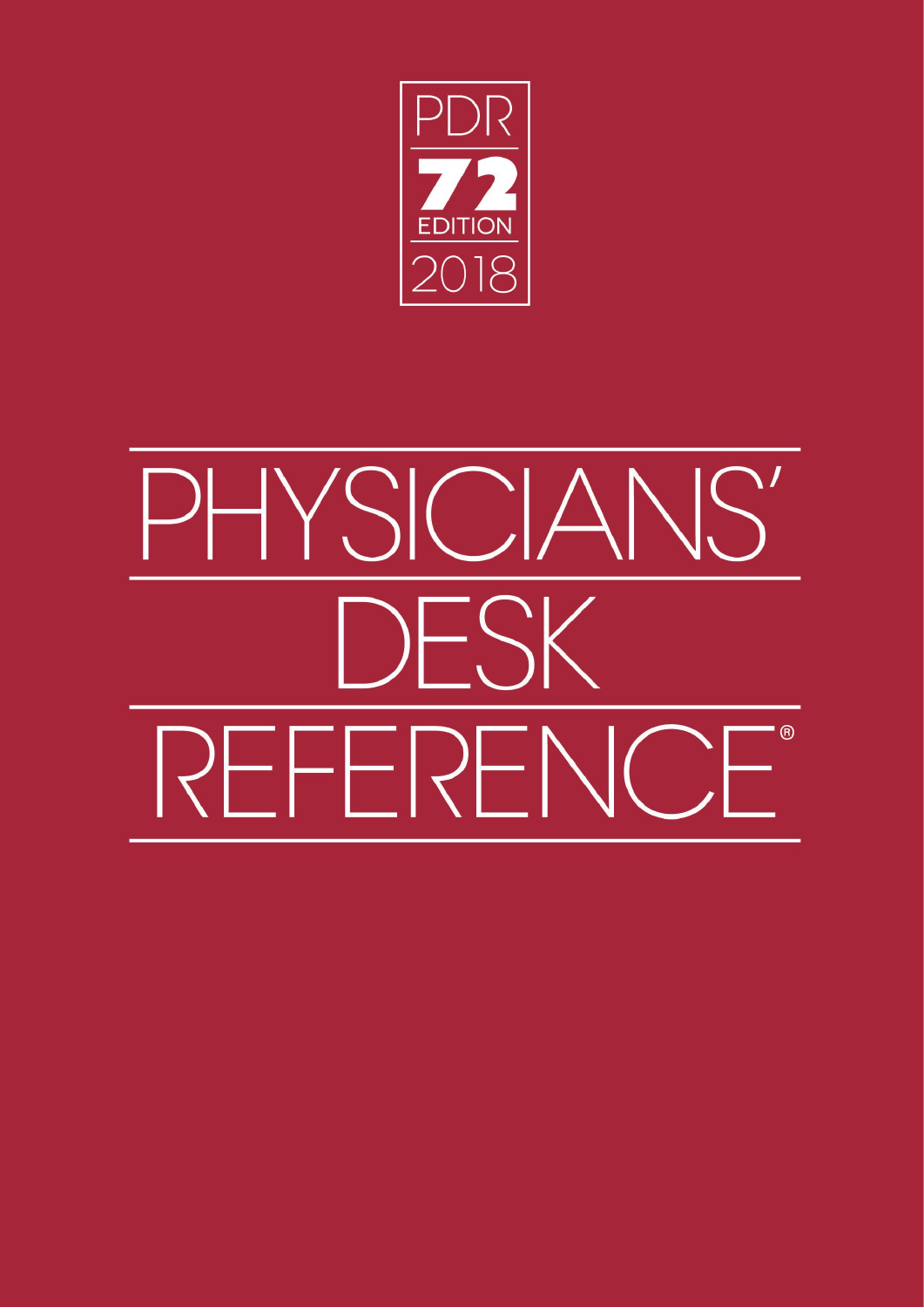

# **UNICITY INTERNATIONAL, INC.**

The Make Life Better Company 1202 North 800 East Orem, UT 84097

# **Direct Inquiries to:**

(801) 226-2600 www.unicity.com science@unicity.com Products of Unicity International, Inc. are distributed through independent distributors.

# **Products Described:**

Bio-C Tablets BIOS Life C Plus Bios Life E (Unicity Matcha) Packets Bios Life ProBionic PLUS Packets Bios Life Vision Essentials Capsule BIOS 7 Cardio-Basics Tablets Cardio-Essentials Capsules CM Cream CM Plex Softgels. Core Health Tablets Enzygen Plus Capsules. Immunizen Capsules Joint Mobility Capsules OmegaLife-3 RESOLV Softgels Ubiquinol-CoQ10 Softgels Unimate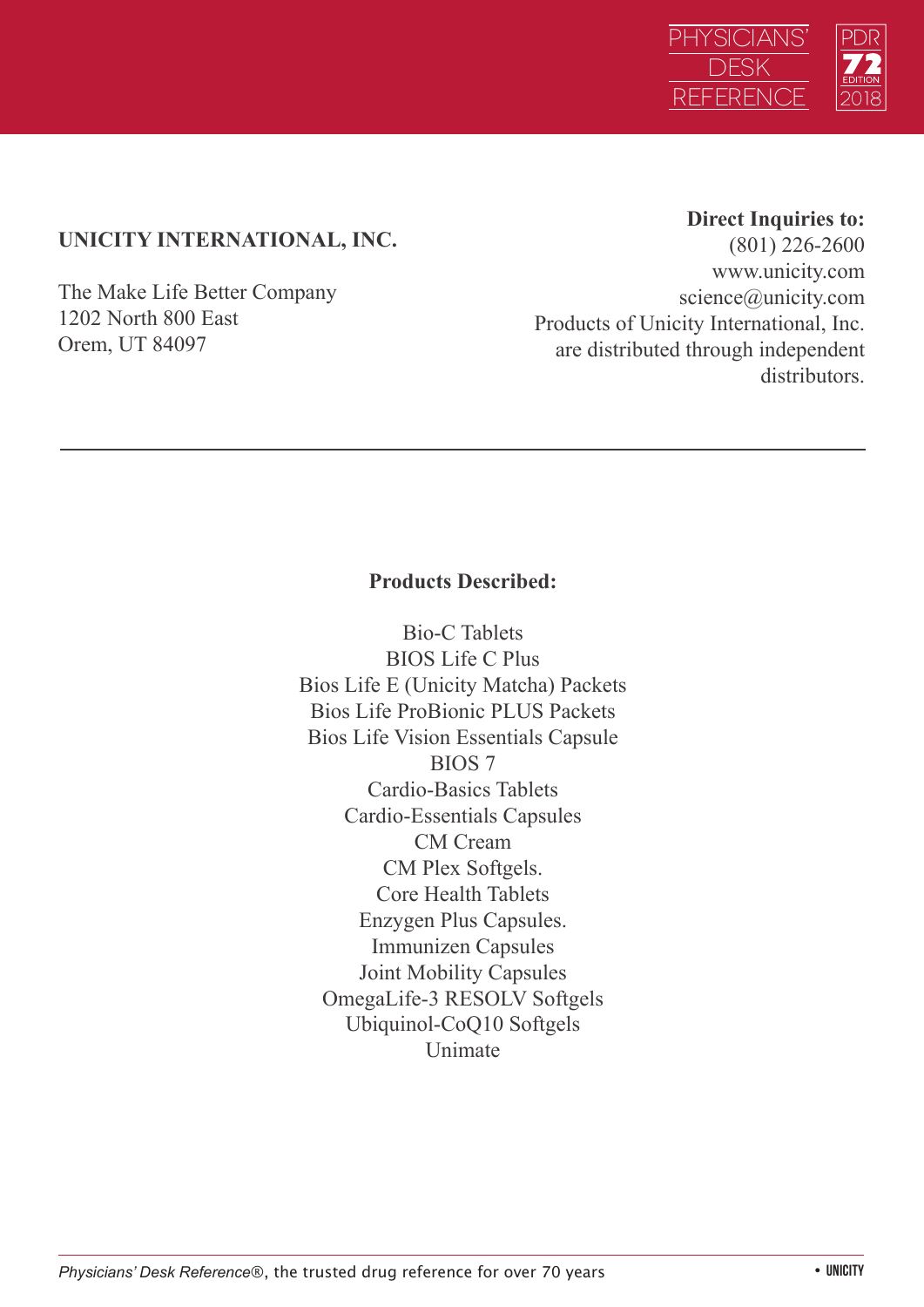

#### BIO-C™ High Potency Vitamin C1 **DS** [bǐō sē ]



# **DESCRIPTION**

Bio-C™ is a vitamin C nutritional supplement. Bio-C™ is a yellow, water-soluble, crystalline powder pressed into a tablet. Each Bio-C™ tablet consists of a proprietary blend of ascorbyl palmitate, calcium ascorbate, ascorbic acid, magnesium ascorbate, and 37.5 mg of citrus bioflavonoids. In addition to the active ingredients, each tablet contains cellulose, stearic acid, silicon dioxide, croscarmellose sodium, and magnesium stearate.

# BENEFITS AND RESEARCH

Vitamin C (ascorbic acid) is a water-soluble vitamin that is used in the body to form cartilage, collagen, muscles, and blood vessels. Vitamin C is a potent antioxidant that can protect small molecules such as proteins, carbohydrates, nucleic acids, and lipids from damage caused by free radicals that are generated through the course of normal metabolism or through exposure to external toxins and pollutants (e.g. ultraviolet radiation from the sun or smoking). Vitamin C can also regenerate other antioxidants like vitamin E. Additionally, vitamin C is required for the synthesis of carnitine, a molecule involved in the transport of fats across the mitochondrial membrane, as well as the synthesis of norepinephrine, a neurotransmitter.<sup>1</sup>

#### SUGGESTED USAGE

Take one tablet, two times daily.

#### SAFETY AND WARNINGS

Bio-C™ is well tolerated. Some gastrointestinal discomfort may be experienced as with any dietary supplement.

#### HOW SUPPLIED

Available in tablets.

#### REFERENCES

Carr, AC and Frei B. (1999), American Journal of Clinical Nutrition 96(6):1086-1107. Jacob, RA and Sotoudeh G. (2002), Nutrition in Clinical Care 5(2):66-74. Deruelle F, Baron B. (2008), Journal of Alternative and Complementary Medicine 14(10):1291-1298. Levine M, Rumsey SC, Daruwala R, Park JB, Wang Y. (1999), The Journal of the American Medical Association 281(15):1415-1423.

<sup>1</sup> THESE STATEMENTS HAVE NOT BEEN EVALUATED BY THE FOOD AND DRUG ADMINISTRATION. THIS PRODUCT IS NOT INTENDED TO DIAGNOSE, TREAT, CURE, OR PREVENT ANY DISEASE.

#### BIOS LIFE® C PLUS (BIOS LIFE® C) Advanced Fiber and Nutrient Drink1 **DS**

#### **DESCRIPTION**

Bios Life® C Plus is a fiber based, vitamin rich dietary supplement. Bios Life® C Plus contains a blend of soluble and insoluble fibers, phytosterols,



policosanol, an extract of Chrysanthemum morifolium, vitamins, and minerals that when combined with a healthy diet and exercise may lower total serum cholesterol and triglyceride levels.

Bios Life® C Plus is light orange in color. It is a hygroscopic crystalline powder that is generally soluble in water. Each serving of Bios Life® C Plus contains 3.7g of fiber, 1g of phytosterols, 6mg of policosanol, and 12.5mg of an extract of Chrysanthemum morifolium. In addition to these active ingredients, each serving of Bios Life® C Plus contains maltodextrin, citric acid, orange juice powder, sucralose, and orange flavor.<sup>1</sup>

# BENEFITS AND RESEARCH

It's estimated that Americans consume 10-12g of total fiber per day, less than half the amount of the recommended daily intake. Epidemiological and clinical studies have correlated high daily fiber intake with an improvement in overall health.

Bios Life® C Plus is a dietary supplement designed to increased daily fiber intake. Each serving of Bios Life® C Plus contains 3.7g of dietary fiber. Fiber supplementation has been shown to decrease pre-prandial and postprandial glucose levels and lower LDL cholesterol and apolipoprotein B levels.

In addition to fiber supplementation, Bios Life® C Plus contains a patented blend of phytosterols, policosanol, Chrysanthemum morifolium, vitamins, and minerals. This blend of ingredients optimizes cholesterol levels through a combination of four mechanisms. First, the soluble fiber matrix prevents cholesterol reabsorption in the gastrointestinal tract through bile-acid sequestration. Second, the phytosterols reduce dietary absorption of cholesterol. Third, policosanol inhibits hepatic synthesis of cholesterol mediated through HMG-CoA reductase. Fourth, Chrysanthemum morifolium provides phytonutrients that enhance conversion of cholesterol to 7-α-hydryoxycholesterol. The four mechanisms provide a

synergistic approach to optimizing cholesterol levels.<sup>1</sup>

#### SUGGESTED USAGE

Dissolve the contents of one packet into 8 to 10fl. oz. of water and mix vigorously. Drink immediately. For best results, use 10-15 minutes before your two largest meals.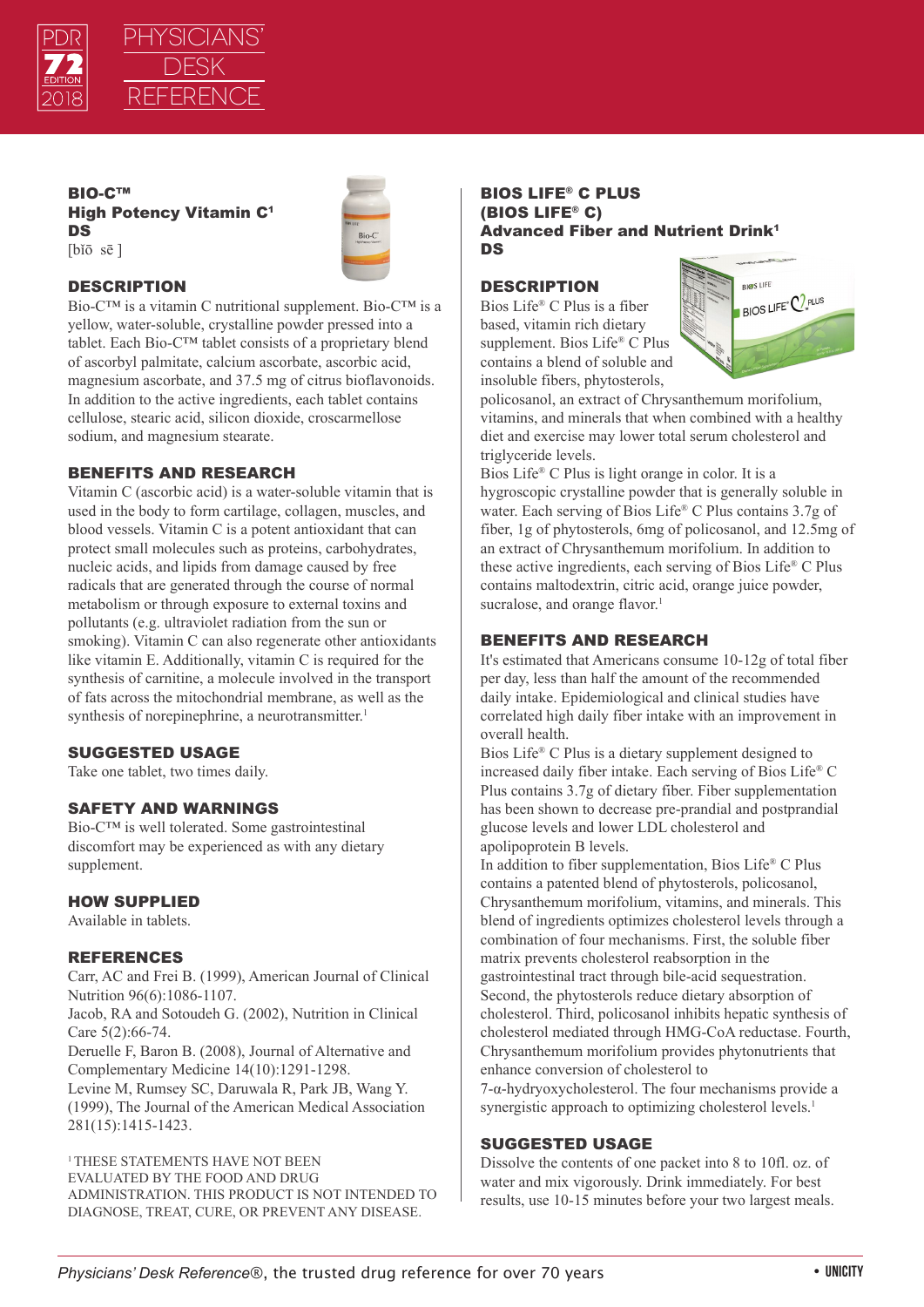

# SAFETY AND WARNINGS

Bios Life® C Plus is well tolerated. There may be mild gastrointestinal discomfort, such as increased flatulence or loose stools, during the first month of initial use due to the increased uptake of dietary fiber. This GI disturbance usually disappears within the first thirty days. If the GI discomfort persists, reduce the number of servings of Bios Life® C Plus. If the GI discomfort further persists, stop taking the product and consult your physician. Taking this product without adequate liquid can result in complications.

#### HOW SUPPLIED

Bios Life® C Plus is packaged in single-serving foil packets

#### REFERENCES

Sprecher, DL, Pearce GL. Fiber-multivitamin combination therapy: A beneficial influence on low-density lipoprotein and homocysteine. Metabolism 2002;51(9):1166–70. Verdegem, PJE, Freed S, Joffe D. American Diabetes Association 65th Scientific Sessions, San Diego, CA. 2005. Duenas V, Duenas J, Burke E, Verdegem PJE. 7th International Conference on Arteriosclerosis, Thrombosis, and Vascular Biology, American Heart Association, Denver, CO. 2006.

Verdegem, PJE. Viscous soluble fiber combined with phytosterols and policosanol reduces LDL-cholesterol and increases HDL-cholesterol in hypercholesterolemia. Current Topics in Nutraceutical Research 2007;5(1):1-6 US Patent 6,933,291.

<sup>1</sup> THESE STATEMENTS HAVE NOT BEEN EVALUATED BY THE FOOD AND DRUG ADMINISTRATION. THIS PRODUCT IS NOT INTENDED TO DIAGNOSE, TREAT, CURE, OR PREVENT ANY DISEASE.

#### BIOS LIFE® E (UNICITY MATCHA) Supports a Healthy Metabolism<sup>1</sup> DS



# **DESCRIPTION**

Bios Life® E and Unicity Matcha are flavored, powdered drink mix packets for convenience and ease of use. Bios Life<sup>®</sup> E is a nutritional supplement used to supply necessary vitamins, minerals, and electrolytes. Bios Life® E also provides energy, amino acids, and antioxidants on a daily basis. Bios Life® E contains high quality Matcha as well as green coffee bean extract.

Unicity Matcha is a blend of natural ingredients that boost energy, lower stress levels, and increase metabolism. Unicity Matcha contains high quality Matcha, guarana, and Japanese knotweed.

# BENEFITS AND RESEARCH

Bios Life® E and Unicity Matcha contain refreshing ingredients that may boost energy, concentration, and metabolism while lowering stress levels. The principle ingredient in Bios Life® E and Unicity Matcha is a high quality Matcha, a uniquely grown green tea from Japan, which delivers a powerful dose of antioxidants in each serving.

Research shows that Matcha delivers as much as 137 times more antioxidants than other green or black teas available on the market. Matcha contains especially high amounts of green tea antioxidants called catechins, a class of polyphenols which may produce thermogenic effects by increasing the body's metabolism, provide more energy over a longer period of time, and even decrease muscle fatigue. Catechins and other green tea polyphenols may also protect against cell damage.

Matcha is derived from Camellia sinesis, one of the few plants that naturally produces high levels of L-theanine and caffeine. High levels of L-theanine and caffeine may supply an increase in energy as well as enhance cognitive ability. Research has shown that the amino acid L-theanine has a calming effect on the human brain without causing drowsiness. This relaxation, paired with the stimulant effects of caffeine and theophylline, creates a heightened mental state which improves concentration.

Matcha is a unique tea leaf because it is grown in the shade, forcing the plant to grow at a much slower rate. This greatly increases the catechins and amino acids available in an equivalent serving of Matcha green tea compared to standard tea. Additionally, because Matcha tea leaves are powdered and consumed whole and not just steeped, a cup of Matcha tea contains a larger variety and quantity of nutrients. This includes soluble and insoluble components such as chlorophyll, protein, and dietary fiber.<sup>1</sup>

# SUGGESTED USAGE

The contents of the packet can be mixed with 8-10fl. oz. of water, shaken or stirred vigorously, and consumed. Use one packet daily.

#### SAFETY AND WARNINGS

Bios Life® E and Unicity Matcha are generally well tolerated. As with any dietary supplement, some gastrointestinal discomfort may be experienced. Bios Life® E and Unicity Matcha contains moderate amounts of caffeine; as such, individuals who are sensitive to caffeine should exercise caution when using these products.

#### HOW SUPPLIED

Bios Life® E and Unicity Matcha are packaged in single-serving foil packets.

#### REFERENCES

Weiss DJ, et al. Determination of catechins in matcha green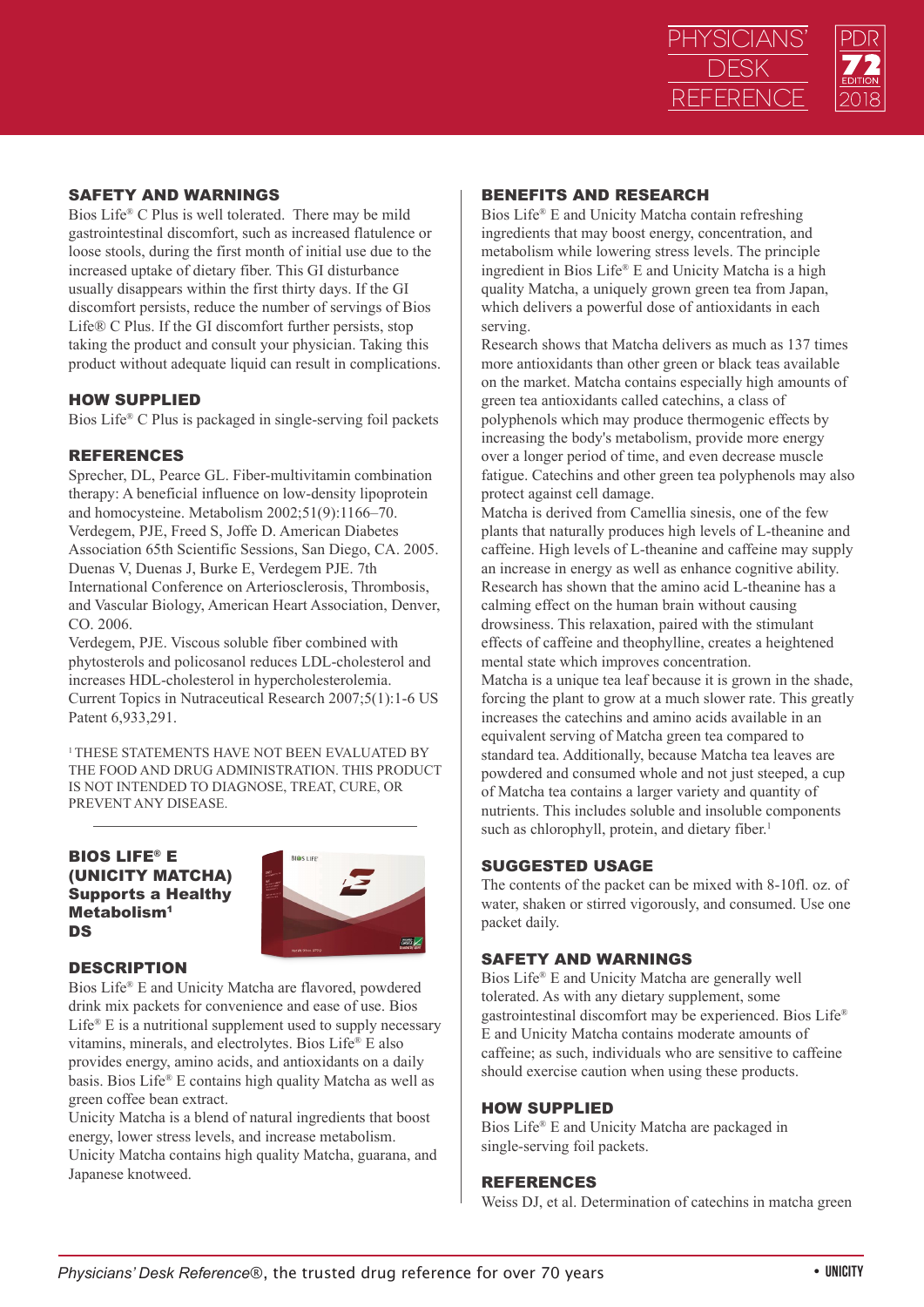

tea by micellar electrokinetic chromatography. J Chromatogr A. 2003;1011(1-2):173-80. Dulloo A. et al. Efficacy of a green tea extract rich in catechins polyphenols and caffeine in increasing 24-h energy expenditure and fat oxidation in humans. American Journal of Clinical Nutrition. 1999;70(6):1040-1045. Gomez-Ramirez M, et al. The effects of L-theanine on alpha-band oscillatory brain activity during a visuo-spatial attention task. Brain Topogr 2009;22(1):44-51. Cabrera C, et al. Beneficial Effects of Green Tea—A Review. J Am Coll Nutr 2006;25(2):79-99.

1 THESE STATEMENTS HAVE NOT BEEN EVALUATED BY THE FOOD AND DRUG ADMINISTRATION. THIS PRODUCT IS NOT INTENDED TO DIAGNOSE, TREAT, CURE, OR PREVENT ANY DISEASE.

#### PROBIONIC® PLUS (Also known as Bios Life Probionic) Maintain a Healthy Gut<sup>1</sup> DS **PROBIONIC**

# DESCRIPTION

ProBionic® Plus (Also known as Bios Life Probionic) contain various strands of live, healthy bacteria that enter the digestive



ProBionic® Plus is a water-soluble, light-pink crystalline powder. Each packet of ProBionic® Plus contains 86mg of 11 strains probiotic blend of Lactobacillus rhamnosus, Lactobacillus plantarum, Lactobacillus acidophilus, Lactobacillus gasseri, Lactobacillus casei, Lactobacillus lactis, Bifidobacterium longum, Bifidobacterium lactis, Bifidobacterium breve, Bifidobacterium HN019 and Lactobacillus acidophilus LA14, with a total of 5 billion cells. In addition to these live bacteria, each 2g packet also contains xylitol, strawberry concentrate powder, natural strawberry flavor, calcium phosphate tribasic, and citric  $acid<sup>1</sup>$ 

# BENEFITS AND RESEARCH

Your body needs good bacteria to help with detoxification, food digestion, waste removal, production of vitamins, and protection from harmful organisms. When the intestinal bacteria is imbalanced and unhealthy bacteria dominate, the body is less able to fight off infection resulting in inflammation. The individual strains used in ProBionic® Plus are helpful for maintaining overall gut health. The proprietary encapsulation used in ProBionic® Plus allows

allows healthy strains of bacteria to be delivered to the digestive system alive and undisturbed.<sup>1</sup>

# SUGGESTED USAGE

The contents of the packet can be taken dry, or they can be mixed with 8-10 fl. oz. of water. Use one packet daily.

# SAFETY AND WARNINGS

ProBionic® Plus are generally well tolerated. As with any dietary supplement, some gastrointestinal discomfort may be experienced.

# HOW SUPPLIED

ProBionic® Plus are packaged in single-serving foil packets

# REFERENCES

Saggioro A. Probiotics in the treatment of Irritable Bowel Syndrome. J Clin Gastroenterol. 2004;38(8):S104-106. Del Piano M, Carmagnola S, Andorno S, et al. Evaluation of the intestinal colonization by microencapsulated probiotic bacteria in comparison to the same uncoated strains. J Clin Gastroenterol. 2010;44:S42-S46. Del Piano M, Carmagnola S, Anderloni A, et al. The use of probiotics in healthy volunteers with evacuation disorders and hard stools: A double blind, randomized, placebo-controlled study. J Clin Gastroenterol. 2010;44:S30-S34. Pregliasco F, Anselmi G, Fonte L, Giussani F, Schieppati S, Soletti L. A New Chance of Preventing Winter Diseases by the Administration of Symbiotic Formulations. J Clin Gastroenterol. 2008;42(2):224-233.

<sup>1</sup> THESE STATEMENTS HAVE NOT BEEN EVALUATED BY THE FOOD AND DRUG ADMINISTRATION. THIS PRODUCT IS NOT INTENDED TO DIAGNOSE, TREAT, CURE, OR PREVENT ANY DISEASE.

# BIOS LIFE® VISION ESSENTIALS™ Supports Healthy Eyes and Vision<sup>1</sup> **DS**

# DESCRIPTION

Bios Life® Vision Essentials™ is a nutritional supplement for maintaining healthy eyes. Bios Life® Vision Essentials™ contains the following active ingredients: vitamin C, vitamin E,



zinc, natural beta carotene, lutein, zeaxanthin, and anthocyanidins from wild bilberry, wild blueberry, strawberry, cranberry, grape seed extract, elderberry, and raspberry.

Bios Life® Vision Essentials™ is a purple crystalline powder. In addition to the active ingredients, each capsule contains silicon dioxide, microcrystalline cellulose, and is packaged in vegetarian capsules.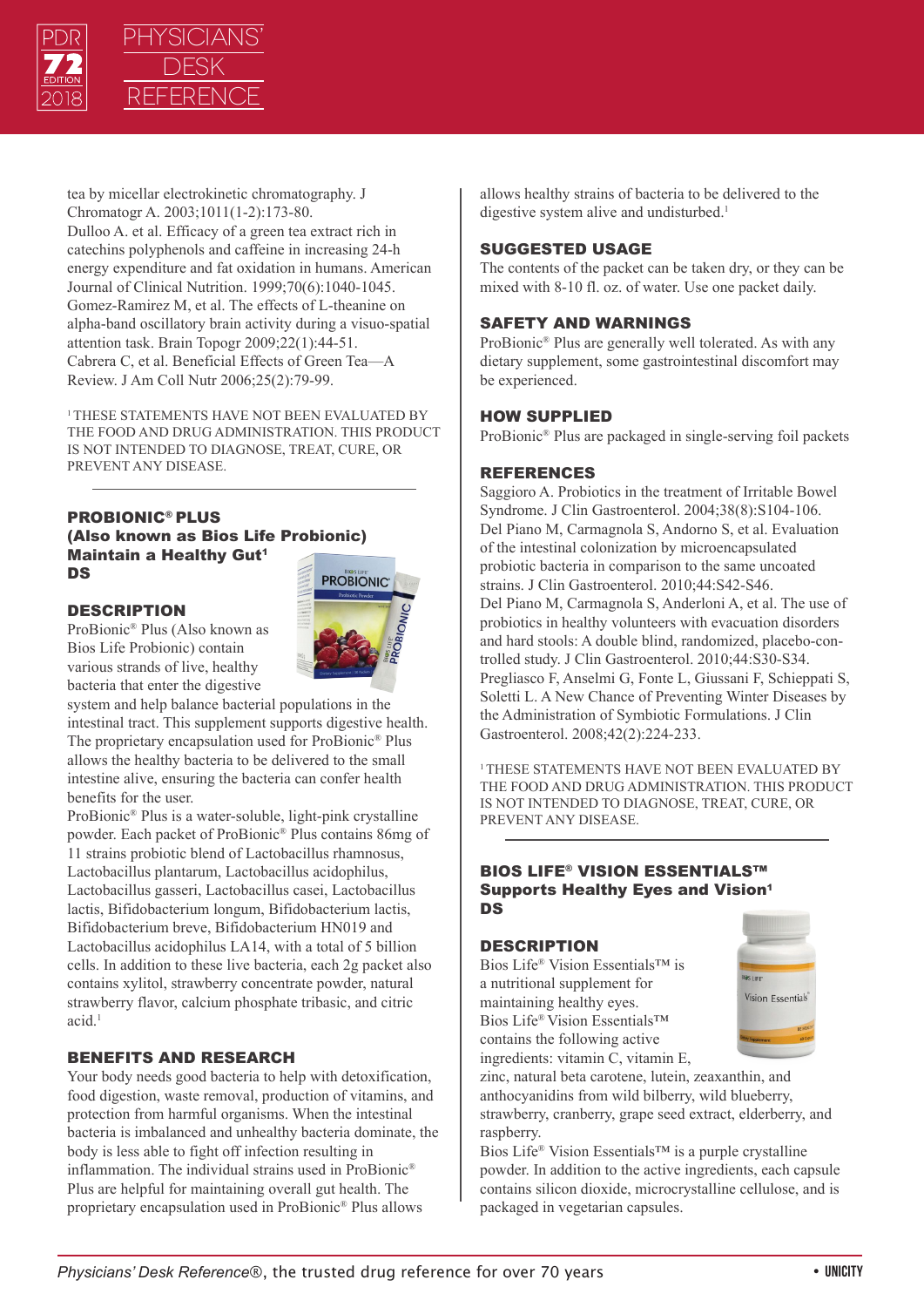

# BENEFITS AND RESEARCH

Antioxidants from the carotenoid chemical family, such as beta carotene, lutein, and zeaxanthin, play an important role in eye health. Clinical studies have demonstrated that lutein and zeaxanthin are concentrated to the retina and lens of the eye. Supplementation with high levels of lutein can restore the lutein concentration in the retina. Further supplementation of vitamins C, E, and A (in the form of beta-carotene) along with zinc and copper aid with the healthy function of the eyes. Additional support for the eyes comes from a proprietary berry blend included in Bios Life® Vision Essentials™. This proprietary berry blend contains anthocyanidins, antioxidant compounds that support the vasculature within the eye.<sup>1</sup>

#### SUGGESTED USAGE

Take two capsules per day.

#### SAFETY AND WARNINGS

Bios Life® Vision Essentials™ is well tolerated. As with any dietary supplement, some gastrointestinal discomfort may be experienced.

#### HOW SUPPLIED

Available in capsules.

#### REFERENCES

Krishnadev N, Meleth AD, Chew EY. Nutritional supplements for age-related macular degeneration. Curr Opin Opthamology 2010;21(3):184-189. Ma L, Lin XM, Zou ZY, Xu XR, Li Y, Xu R. A 12-week

lutein supplementation improves visual function in Chinese people with long-term computer display light exposure. British Journal of Nutrition. 2009;102(2):186-190. Yagi A, Fujimoto K, Michihiro K, Goh B, Tsi D, Nagai H, The effect of lutein supplementation on visual fatigue: A psychophysiological analysis. Applied Ergonomics 2009;40(6):1047-1054.

Age Related Eye Disease Study Group. A randomized, placebo-controlled, clinical trial of high-dose supplementation with vitamins C and E, beta carotene, and zinc for age-related macular degeneration and vision loss. Arch Ophthalmol. 2001;119(10):1417-1436.

1 THESE STATEMENTS HAVE NOT BEEN EVALUATED BY THE FOOD AND DRUG ADMINISTRATION. THIS PRODUCT IS NOT INTENDED TO DIAGNOSE, TREAT, CURE, OR PREVENT ANY DISEASE.

#### BIOS 7

(Also known as Bios Life Slim®, Bios Life® S, or Unicity Balance) **Maintain a Healthy Gut1 DS** 

#### **DESCRIPTION**

Bios 7 product family consists of Bios 7, Bios Life® Slim, Slim G, Unicity Balance G, Unicity Balance C, Bios Life® S. Bios 7 is a



fiber-based, vitamin rich nutritional supplement. The Bios 7 product family is light orange in color. It is a hygroscopic crystalline powder that is generally soluble in water. Bios 7 contains healthy fibers and vitamin/mineral rich ingredients that provides the same benefits as the Slim G and Balance G products plus ingredients that support the human microbiome. It also contains a proprietary polyphenol blend including yeast, apple, pomegranate and red grape extracts. Each serving contains 4g of fiber. In addition each serving contains maltodextrin, citric acid, orange juice powder, sweeteners, xanthan gum, and orange flavor.

Bios Life® Slim, Unicity Balance C, and Bios Life® S utilize Unicity® 7× technology, phytosterols, policosanol, an extract of Chrysanthemum morifolium, vitamins, and minerals. When combined with a healthy diet and exercise these products may lower total serum cholesterol and help achieve and maintain a healthy body weight. Each serving contains 4g of fiber, 1g of phytosterols, 750 mg of Unicity 7×6 mg of policosanol, and 12.5mg of an extract of Chrysanthemum morifolium. In addition to these active ingredients, each serving contains maltodextrin, citric acid, orange juice powder, sweeteners, and orange flavor. Slim G and Unicity Balance G utilize Nutri-fiber™ or Hydroxypropylmethyl cellulose, vitamins, and minerals that when combined with a healthy diet and exercise help maintain optimal blood sugar, and help achieve and maintain a healthy body weight. Each serving contains 4g of fiber and 1.25g of Nutri-fiber. In addition each serving contains maltodextrin, citric acid, orange juice powder, sweeteners, and orange flavor.<sup>1</sup>

# BENEFITS AND RESEARCH

It's estimated that Americans consume 10-12g of total fiber per day, less than half the amount of the recommended daily intake. Epidemiological and clinical studies have correlated high daily fiber intake with an improvement in overall health.

Bios 7 is a nutritional supplement designed to increase fiber intake. Each serving of Bios 7 contains four grams of fiber. Fiber supplementation has been shown to decrease preprandial and postprandial glucose levels, lower LDL cholesterol and apolipoprotein B levels, increase satiety, and facilitate weight loss.

The Bios 7 product family facilitates weight loss through five distinct mechanisms. First, the soluble fiber matrix promotes an increase in satiety. Second, they improve cholesterol levels. Reduction in LDL content removes a potent inhibitor of lipolysis. Third, these products improve blood glucose levels. Appropriate serum glucose levels help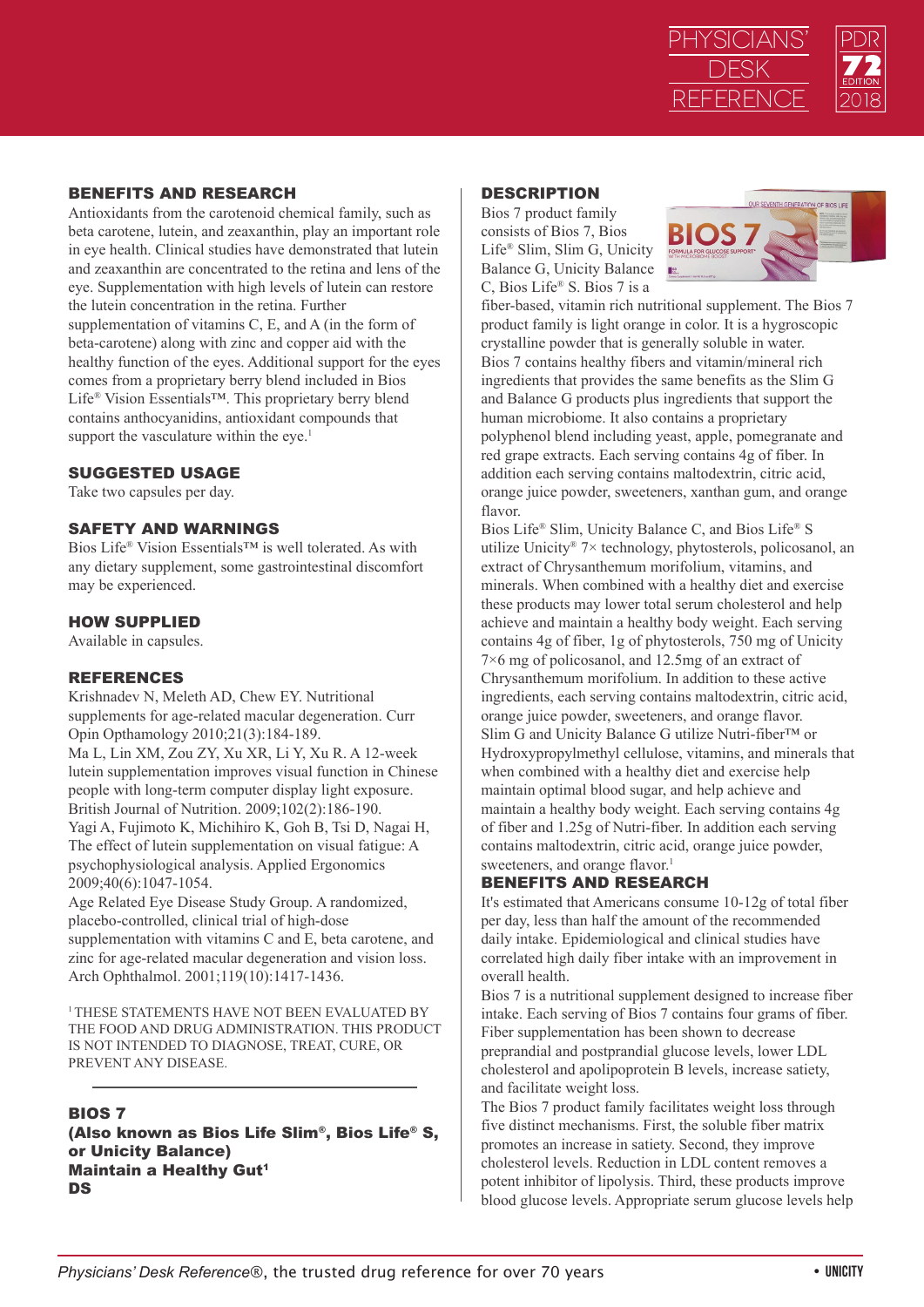

maintain many metabolic processes in the body. Reducing insulin levels permits fatty acid oxidation to occur. Fourth, they restore appropriate leptin signaling. Fifth, the Bios 7 family reduces triglyceride levels allowing for leptin to cross the blood-brain barrier $1$ 

# SUGGESTED USAGE

Dissolve the contents of one packet into 8 to 10fl. oz. of water and mix vigorously. Drink immediately. For best results, use 10-15 minutes before your two largest meals.

# SAFETY AND WARNINGS

Bios 7 family is well tolerated. There may be mild gastrointestinal discomfort, such as increased flatulence or loose stools, during the first month of initial use due to the increased uptake of dietary fiber. This GI disturbance usually disappears within the first thirty days. If the GI discomfort persists, reduce the number of servings of Bios 7. If the GI discomfort further persists, stop taking the product and consult your physician. Taking this product without adequate liquid can result in complications.

# HOW SUPPLIED

Bios 7 family is packaged in single-serving foil packets.

# REFERENCES

Sprecher DL, Pearce GL. Fiber-multivitamin combination therapy: A beneficial influence on low-density lipoprotein and homocysteine. Metabolism. 2002;51(9):1166-1170. Verdegem, PJE; Freed, S and Joffe D. American Diabetes Association 65th Scientific Sessions, San Diego, CA. 2005. Slavin, JL. Dietary fiber and body weight. Nutrition. 2005;21(3):411-418.

Delzenne NM, Cani PD. A place for dietary fibre in the management of the metabolic syndrome. Curr Opin Clin Nutr Metab Care. 2005;8(6):636-640

Duenas V, Duenas J, Burke E, Verdegem PJE. 7th International Conference on Arteriosclerosis, Thrombosis, and Vascular Biology, American Heart Association, Denver, CO. 2006.

Verdegem, PJE. Viscous soluble fiber combined with phytosterols and policosanol reduces LDL-cholesterol and increases HDL-cholesterol in hypercholesterolemia. Curr Top Nutraceutical Res. 2007;5(1):1-6 US Patent 6,933,291.

<sup>1</sup> THESE STATEMENTS HAVE NOT BEEN EVALUATED BY THE FOOD AND DRUG ADMINISTRATION. THIS PRODUCT IS NOT INTENDED TO DIAGNOSE, TREAT, CURE, OR PREVENT ANY DISEASE.

#### CARDIO-BASICS™ Essential Cardiovascular Nurients1 **DS**

# **DESCRIPTION**

Cardio-Basics™ is a nutritional supplement that combines multivitamins, minerals, and antioxidants to support the cardiovascular system. Cardio-Basics™ is a light orange, water-soluble powder



pressed into tablets. Each tablet of Cardio-Basics™ contains the following vitamins, minerals, amino acids, and antioxidants: beta-carotene (vitamin A), thiamine (vitamin B1), riboflavin (vitamin B2), niacin (vitamin B3), calcium d-pantothenate (vitamin B5), pyridoxine hydrochloride (vitamin B6), folate (vitamin B9), cyanocobalamin (vitamin B12), ascorbic acid and ascorbyl palmitate (vitamin C), cholecalciferol (vitamin D), d-alpha-tocopherol (vitamin E), biotin, calcium, chromium, copper, magnesium, manganese, molybdenum, phosphorus, potassium, selenium, sodium, zinc, L-arginine, L-carnitine, L-cysteine, L-lysine, L-proline, inositol, coenzyme Q10, and maritime pine extract. In addition to those active ingredients, each tablet also contains cellulose, croscarmellose sodium, stearic acid, silicon dioxide, and magnesium stearate.<sup>1</sup>

# BENEFITS AND RESEARCH

Cardio-Basics™ provides the vitamins, minerals, and antioxidants needed for a healthy heart. In clinical studies, participants using Cardio-Basics™ and Bio-C™ saw a significant reduction in arterial wall thickness and removal of calcification deposits when compared to the placebo group. Cardio-Basics™ provides the body with the necessary vitamins and minerals to support a healthy vascular system.<sup>1</sup>

# SUGGESTED USAGE

Take two tablets daily.

# SAFETY AND WARNINGS

Cardio-Basics™ is well tolerated. Contains chromium and niacin. Do not use if pregnant, nursing, diabetic, or when taking other niacin-containing supplements.

# HOW SUPPLIED

Available in tablets.

# REFERENCES

Niedzwiekcki A, Rath M. Nutritional supplement program halts progression of early coronary atherosclerosis documented by ultrafast computed tomography. Journal of Applied Nutrition. 1996;48:67-78.

Jeejeebhoy F, Keith M, Freeman M, et al. Nutritional supplementation with MyoVive repletes essential cardiac myocyte nutrients and reduces left ventricular size in patients with left ventricular dysfunction. American Heart Journal. 2002;143(6):1092-1100.

erdgem PJE, Lonky S, Curley S. 7th Conference on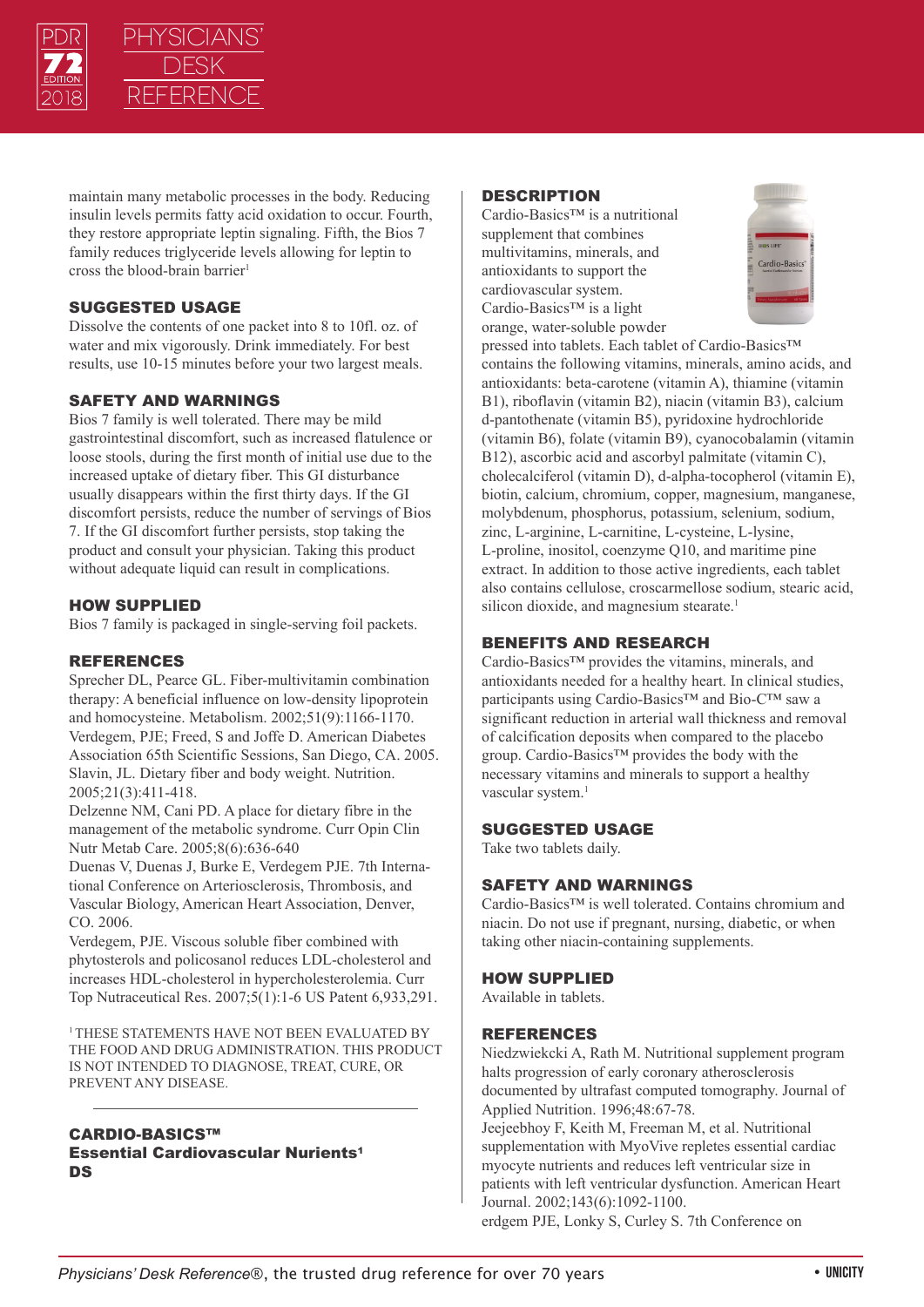

Arteriosclerosis, Thrombosis and Vascular Biology. 2005. V Lloyd-Jones D, Adams R, Carnethon M, et al. Heart Disease and Stroke Statistics—2009

Update: A Report From the American Heart Association Statistics Committee and Stroke Statistics Subcommittee Circulation. 2009;119(3):480-486.

1 THESE STATEMENTS HAVE NOT BEEN EVALUATED BY THE FOOD AND DRUG ADMINISTRATION. THIS PRODUCT IS NOT INTENDED TO DIAGNOSE, TREAT, CURE, OR PREVENT ANY DISEASE.

# CARDIO-ESSENTIALS™ Caring For Your Heart DS



**DESCRIPTION** 

Cardio-Essentials™ is a dietary supplement for the heart. Cardio-Essentials™ contains

coenzyme Q-10, L-carnitine, L-taurine, and hawthorn berry. Cardio-Essentials™ is a light tan powder. Each serving of Cardio-Essentials™ contains 100 mg of coenzyme Q-10 and 3.5 g of a blend of L-carnitine, L-taurine, and hawthorn berry. In addition to these active ingredients, each capsule also contains silicon dioxide, stearic acid, and calcium silicate.

# BENEFITS AND RESEARCH

The ventricles of the heart require specific nutrients to maintain overall health. These important nutrients are included in Cardio-Essentials™: coenzyme Q10, L-carnitine, and L-taurine. In a clinical study, the combination of L-carnitine, L-taurine, and coenzyme Q10 was shown to reduce the size of the left ventricle, which is important to maintain heart health. These ingredients are known to be important in providing adequate energy for heart muscle. Cardio-Essentials™ provides adequate amounts of these ingredients, i.e. 100 mg of CoQ10. Hawthorn extract is traditionally used in supporting heart function<sup>1</sup>

# SUGGESTED USAGE

Take three capsules twice daily with food.

# SAFETY AND WARNINGS

Cardio-Essentials™ is well tolerated. As with any dietary supplement, some gastrointestinal discomfort may be experienced.

# HOW SUPPLIED

Available in capsules.

# REFERENCES

Lee JH, Jarreau T, Prasad A, Lavie C, O'Keefe J, Ventura A.

Nutritional assessment in heart failure patients. Congestive Heart Failure. 2011;17(4):199-203.

1 THESE STATEMENTS HAVE NOT BEEN EVALUATED BY THE FOOD AND DRUG ADMINISTRATION. THIS PRODUCT IS NOT INTENDED TO DIAGNOSE, TREAT, CURE, OR PREVENT ANY DISEASE.

# CM CREAM Supports Joint Health and Mobility<sup>1</sup> **DS**

# **DESCRIPTION**

CM Cream is an off-white cream that is insoluble in water. One gram of CM Cream contains 7.5% of cetylated fatty acids. In addition to these active ingredients, CM Cream also contains



glycerin, caprylic/capric triglyceride, glyceryl stearate, PEG-100 stearate, cetearyl alcohol, tocopheryl acetate, dimethicone, phenoxyethanol, ceteareth-20, citrus Aurantium bergamia (bergamot) fruit oil, benzyl alcohol, acrylates/C10-30 alkyl acrylate crosspolymer, ethylhexylglycerin, tetrasodium glutamate diacetate.

# BENEFITS AND RESEARCH

Cetyl myristoleate and related fatty acids have been shown to support healthy joints. A clinical study indicated that subjects exhibited improvements in knee flexion compared to placebo. A second study indicated the cream is effective for improving knee range of motion, ability to climb stairs, rise from a chair and walk, balance, strength, and endurance.<sup>1</sup>

# SUGGESTED USAGE

Apply generously onto clean skin and gently massage until the cream disappears. Repeat 3 to 4 times daily as necessary. For maximum results, use both products concurrently.

# SAFETY AND WARNINGS

CM Cream are well tolerated. As with any dietary supplement.

# HOW SUPPLIED

CM Cream is available as a topical cream.

# REFERENCES

Hesslink R, Armstrong D, Nagendran MV, Sreevatsan S, Barathur R. Cetylated fatty acids improve knee function in patients with osteoarthritis. Journal of Rheumatology. 2002;29(8):1708– 1712.

Kraemer WJ, Ratamess NA, Anderson JA, et al. Effect of a cetylated fatty acid topical cream on functional mobility and quality of life of patients with osteoarthritis.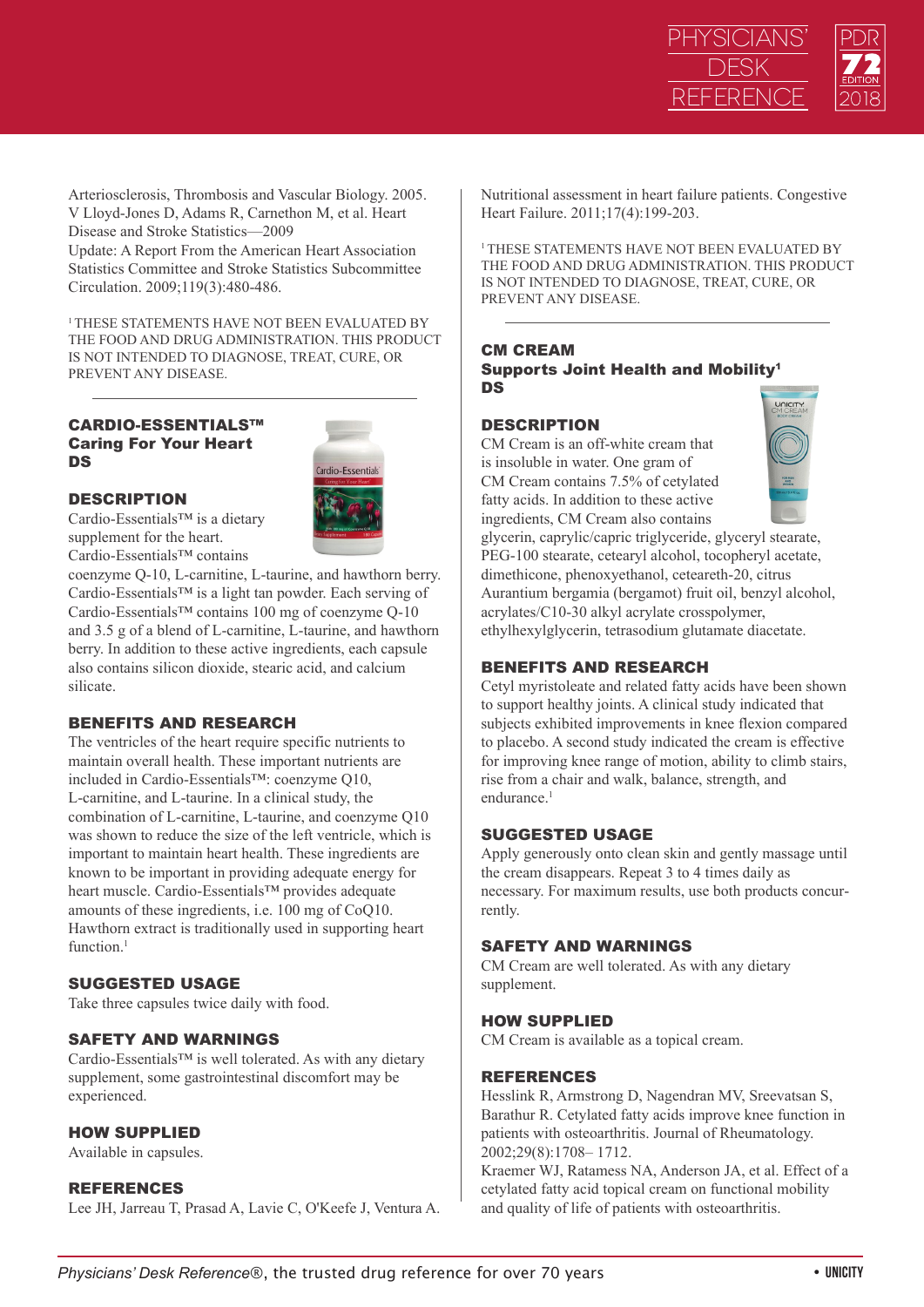

Journal of Rheumatology. 2004;31(4):767–774.

<sup>1</sup> THESE STATEMENTS HAVE NOT BEEN EVALUATED BY THE FOOD AND DRUG ADMINISTRATION. THIS PRODUCT IS NOT INTENDED TO DIAGNOSE, TREAT, CURE, OR PREVENT ANY DISEASE.

# CM PLEX®

# Supports Joint Health and Mobility1 DS

# **DESCRIPTION**

CM Plex® and CM Cream are a softgel and topical cream, respectively, that contain a proprietary blend of cetylated fatty acids.



CM Plex® is an opaque oil that is insoluble in water. One softgel capsule of CM Plex® contains 350mg of vegetable sourced cetylated fatty acids. In addition to these active ingredients, each softgel capsule contains olive pomace oil, modified tapioca starch, glycerin and St. John's Bread.

# BENEFITS AND RESEARCH

Cetyl myristoleate and related fatty acids have been shown to support healthy joints. A clinical study indicated that subjects exhibited improvements in knee flexion compared to placebo. A second study indicated the cream is effective for improving knee range of motion, ability to climb stairs, rise from a chair and walk, balance, strength, and endurance.<sup>1</sup>

# SUGGESTED USAGE

Apply generously onto clean skin and gently massage until the cream disappears. Repeat 3 to 4 times daily as necessary. For maximum results, use both products concurrently.

# SAFETY AND WARNINGS

CM Plex® Softgels are well tolerated. As with any dietary supplement, some gastrointestinal discomfort may be experienced with CM Plex® Softgels.

# HOW SUPPLIED

CM Plex® is available in softgels.

# REFERENCES

Hesslink R, Armstrong D, Nagendran MV, Sreevatsan S, Barathur R. Cetylated fatty acids improve knee function in patients with osteoarthritis. Journal of Rheumatology. 2002;29(8):1708– 1712.

Kraemer WJ, Ratamess NA, Anderson JA, et al. Effect of a cetylated fatty acid topical cream on functional mobility and quality of life of patients with osteoarthritis. Journal of Rheumatology. 2004;31(4):767–774.

<sup>1</sup> THESE STATEMENTS HAVE NOT BEEN EVALUATED BY THE FOOD AND DRUG ADMINISTRATION. THIS PRODUCT IS NOT INTENDED TO DIAGNOSE, TREAT, CURE, OR PREVENT ANY DISEASE.

#### CORE HEALTH Supports Overall Health<sup>1</sup> DS

#### DESCRIPTION

Core Health is a patent-pending

multivitamin designed to maintain overall health and wellness. This product consists of three tablets, namely a Day tablet, a Night tablet, and a Genome tablet. Core Health is the flagship product of Unicity International's Genomeceutical™ line of products.

The Day tablet is a dark yellow color. The active ingredients in the Day tablet are as follows: vitamin A, beta-carotene, vitamin C, vitamin E, vitamin B1, riboflavin, niacinamide, vitamin B6, folic acid, vitamin B12, biotin, vitamin B5, iron, zinc, CoQ10, phosphatidyl serine, green tea extract (standardized to 38% EGCG), quercetin, turmeric extract (standardized to 20% total curcuminoids), and sugar cane extract (standardized to 60% octacosanol). Other ingredients in the Day tablet are as follows: Silicified microcrystalline cellulose, acacia gum, sodium carboxymethyl starch, potato starch, stearic acid, coating (dextrin, dextrose, soy lecithin, sodium carboxymethylcellulose, sodium citrate), silicon dioxide, and magnesium stearate.

The Night tablet is a light greenish color. The active ingredients in the Night tablet are as follows: vitamin D3, calcium, magnesium, L-theanine, and lavender. Other ingredients in the Night tablet are as follows: Acacia gum, potato starch, stearic acid, coating (dextrin, dextrose, soy lecithin, sodium carboxymethylcellulose, sodium citrate), silicon dioxide, and magnesium stearate.

The Genome tablet is a dark brown color. The active ingredients in the Genome tablet are as follows: vitamin K, iodine, copper, manganese, potassium, hesperidin, grape seed extract (standardized to 95% polyphenols), broccoli powder (standardized to 0.5% sulphoraphane), cranberry juice extract (standardized to 10% proanthocyanidins), apple extract (standardized to 70% polyphenols), citrus bioflavonoids (standardized to 50% flavanoids), and a proprietary Unicity Phyto Blend containing green coffee extract, broccoli sprout concentrate, green tea extract, onion extract, apple extract, quercetin, camu camu concentrate, acerola concentrate, tomato concentrate, broccoli concentrate, acai concentrate, basil concentrate, cinnamon concentrate, garlic concentrate, oregano concentrate, turmeric extract, elderberry concentrate, carrot concentrate, mangosteen concentrate, black currant extract, soybean extract, corn extract, blueberry extract, chokeberry concentrate, blackberry concentrate, raspberry concentrate,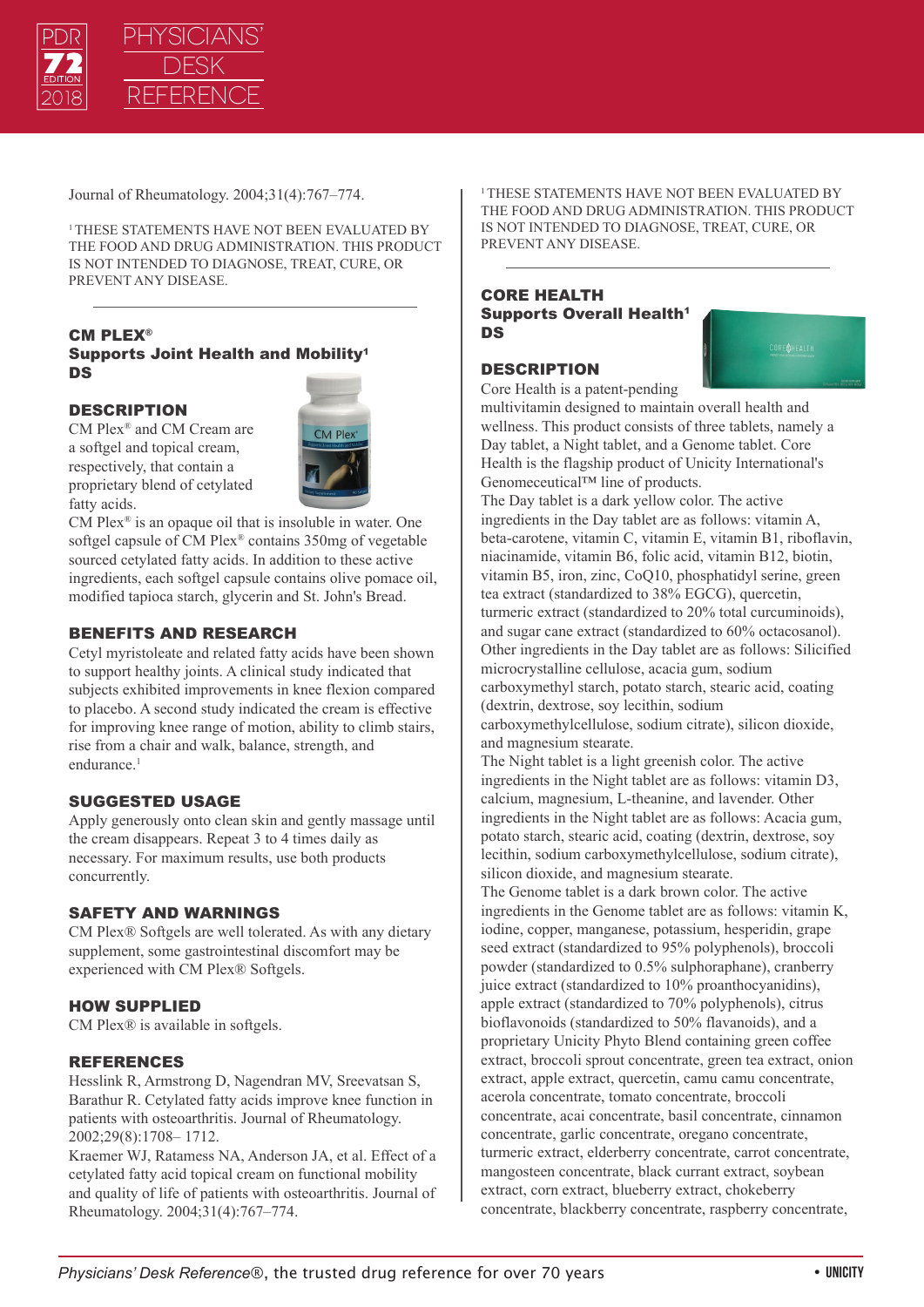

sweet cherry concentrate, spinach concentrate, kale concentrate, bilberry extract, and brussels sprout concentrate, maltodextrin, corn starch, silicon dioxide, lecithin. Other ingredients in the Genome tablet are as follows: Silicified microcrystalline cellulose, acacia gum, sodium carboxymethyl starch, stearic acid, potato starch, coating (dextrin, dextrose, soy lecithin, sodium carboxymethylcellulose, sodium citrate), and magnesium stearate.

# BENEFITS AND RESEARCH

Core Health contains efficacious amounts of vitamins and minerals known to act as cofactors in enzymatic reactions and help to maintain the thousands of chemical reactions the body performs every second. Secondary metabolites in standardized amounts from forty different botanical sources are also included. Certain plant secondary metabolites have been implicated in maintaining healthy gene expression through interaction with microRNA.

Phosphatidyl serine included in the Day tablet has been shown in the scientific literature to maintain healthy memory function. Clinical studies have shown that octacosanol can improve stamina and exercise capability in athletes. CoQ10 helps to maintain good cellular energy in the body by interaction with the mitochondria. The Night tablet contains vitamin D3—which has been shown to help maintain healthy calcium absorption in the body. L-Theanine in the Night tablet helps in reduction and healthy maintenance of the stress response. The relaxation and sleep promoting effects of lavender flower are well known in the scientific literature.<sup>1</sup>

# SUGGESTED USAGE

Take 1 Day (D) packet (6 tablets—3 Day and 3 Genome) in the morning and 1 Night (N) packet (6 tablets—3 Night and 3 Genome) in the evening, with water. Do not exceed recommended dosage.

#### SAFETY AND WARNINGS

Core Health is generally well tolerated. As with any dietary supplement, some gastrointestinal discomfort may be experienced. Consult your doctor if you are on blood thinning medications.

WARNING: Accidental overdose of iron-containing products is a leading cause of fatal poisoning in children under six. Keep this product out of reach of children. In case of accidental overdose, call a doctor or poison control center immediately.

#### HOW SUPPLIED

Available as tablets in single-serving foil packets.

#### REFERENCES

Palmer JD, Soule BP, Simone BA, Zaorsky NG, Jin J, Simone NL. MicroRNA expression altered by diet: Can

food be medicinal? Aging Res Rev. 2014;17:16-24. Kato-Kataoka K, Sakai M, Ebina R, Nonaka C, Asano T, Miyamori T: Soybean-derived phosphatidylserine improves memory function of the elderly Japanese subjects with memory complaints. J Clin Biochem Nutr. 2010;47(3):246-255.

Taylor JC, Rapport L, Lockwood GB. Octacosanol in human health. Nutrition. 2003;19(2):192-195. Christakos S, Dhawan P, Porta A, Mady LJ, Seth T. Vitamin

D and intestinal calcium absorption. Mol Cell Endocrinol. 2011;347(1-2):25-29.

Kimura K, Ozeki M, Juneja LR, Ohara H: L-Theanine reduces psychological and physiological Stress responses. Biol Psychol. 2007;74(1):39-45.

Hirokawa K, Nishimoto T, Taniguchi T. Effects of lavender aroma on sleep quality in healthy Japanese students. Percept Mot Skills. 2012;114(1):111-122.

1 THESE STATEMENTS HAVE NOT BEEN EVALUATED BY THE FOOD AND DRUG ADMINISTRATION. THIS PRODUCT IS NOT INTENDED TO DIAGNOSE, TREAT, CURE, OR PREVENT ANY DISEASE.

#### ENZYGEN® PLUS Supports A Healthy Digestive System1 **DS**

#### **DESCRIPTION**

In digestion, enzymes liberate and break down nutrients from food that become the building blocks for cell growth and regeneration. Proper enzyme levels are crucial to a



healthy body. In order to provide a balanced blend of specific enzymes and help break down foods in digestion, Enzygen® Plus contains a wide variety of unique enzymes that aid in digestion. The enzymes found in Enzygen® Plus help break down various types of fats, carbohydrates, and proteins to help convert food into useful nutrients for the body. Additionally, Enzygen® Plus helps to promote proper digestion and helps the stomach maintain proper acidity. The five basic categories of enzymes include lipase for breaking down oils and fats, cellulase to break down fibers, amylase for breaking down starches, lactase for dairy products, and protease to break down proteins. There are many different enzymes in Unicity's proprietary blend of enzymes found in Enzygen® Plus. These include different forms of amylase, protease, lipase, catalase, lactase, cellulase, hemicellulase, invertase, peptidase, bromelain, papain, superoxide dismutase, beta-glucanase, and phytase.<sup>1</sup>

#### BENEFITS AND RESEARCH

Our bodies need proper levels of active enzymes in order to conduct a variety of tasks, including digestion. While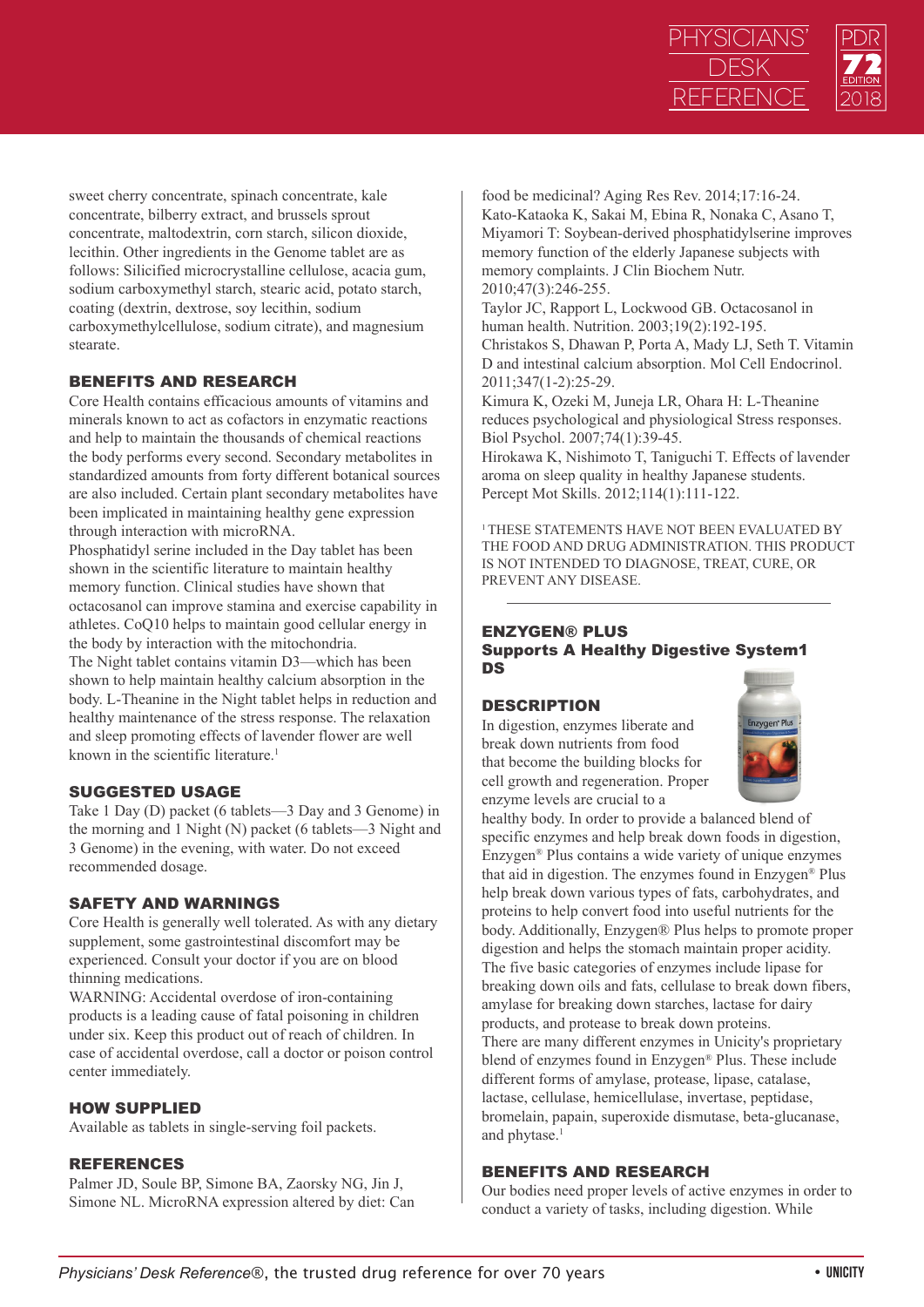

enzymes occur naturally in our bodies and in plants, they can be destroyed by pesticides, pollution, processes used to cook or irradiate foods, and chemical additives. Enzygen® Plus supplements your enzyme supply to help your body break down fats, carbohydrates, and proteins. Enzymes convert foods to useful nutrients, and complete proper digestion.

Enzymes are natural substances created in plant, animal and human cells, and they play a vital role in digestion. There are more than 2,700 identified enzymes in the human body, and each affects a unique chemical reaction. The body relies on properly functioning enzymes to assist with breathing, digestion, growth, blood coagulation, sensory perception, reproduction, and other functions. Enzygen® Plus contains a wide variety of enzymes and other ingredients that may aid digestion by breaking down food in the digestive system, stimulating the release of

# SUGGESTED USAGE

essential nutrients from food.<sup>1</sup>

Take one capsule three times daily with food.

# SAFETY AND WARNINGS

Enzygen® Plus is generally well tolerated. As with any dietary supplement, some gastrointestinal discomfort may be experienced.

# HOW SUPPLIED

Available in capsules.

# REFERENCES

Roxas M. The role of enzyme supplementation in digestive disorders. Altern Med Rev. 2008;13(4):307- 314. Shastri D, Kumar M, Kumar A. Modulation of lead toxicity by Spirulina fusiformis. Phytother Res. 1999;13(3):258-60. DerMarderosian A. (Ed.) The review of natural products. Facts and Comparisons, lnc, St Louis (1999). Peirce A. The American Pharmaceutical Association Practical Guide to Natural Medicines. New York, NY. William Morrow and Co., 1999.

<sup>1</sup> THESE STATEMENTS HAVE NOT BEEN EVALUATED BY THE FOOD AND DRUG ADMINISTRATION. THIS PRODUCT IS NOT INTENDED TO DIAGNOSE, TREAT, CURE, OR PREVENT ANY DISEASE.

#### **IMMUNIZEN®** Fortify Your Immunue Defences<sup>1</sup> DS

# **DESCRIPTION**

Immunizen® is a dietary supplement for strengthening and fortifying the immune system. Immunizen® is a moderately water-soluble, white crystalline powder. Immunizen®



consists of a proprietary blend of colostrum, arabinogalactan, 1,3, 1,6 yeast betaglucans, and lactoferrin. In addition to the active ingredients, each 835 mg capsule of Immunizen® contains natural gelatin, stearic acid, and silicon dioxide.<sup>1</sup>

# BENEFITS AND RESEARCH

Immunizen® combines the positive immune modulating effects of colostrum, arabinogalactans, yeast betaglucans, and lactoferrin to boost your body's natural defenses to foreign antigens. Colostrum is composed of immunoglobulins that bolster the body's immune system by providing immunity against various pathogens. Beta-glucans are generally derived from the cell walls of the yeast species Saccharomyces cerevisiae. Beta-glucans are potent immuno-modulating agents that prime both the innate and adaptive immune systems.<sup>1</sup>

#### SUGGESTED USAGE

Take two capsules daily with water one to two hours before a meal.

# SAFETY AND WARNINGS

Immunizen® is well tolerated. As with any dietary supplement, some gastrointestinal discomfort may be experienced.

# HOW SUPPLIED

Available in capsules.

# REFERENCES

Lilius EM, Marnila P. The role of colostral antibodies in prevention of microbial infections. Curr Opin Infect Dis. 2001;14(3):295-300.

Hammarström L, Weiner CK. Targeted antibodies in dairy-based products. Adv Exp Med Biol. 2008;606:321-343.

Chan GCF, Chan WK, Sze DMY. The effects of β-glucan on human immune and cancer cells. J Hematol Oncol. 2009;2:25.

<sup>1</sup> THESE STATEMENTS HAVE NOT BEEN EVALUATED BY THE FOOD AND DRUG ADMINISTRATION. THIS PRODUCT IS NOT INTENDED TO DIAGNOSE, TREAT, CURE, OR PREVENT ANY DISEASE.

# JOINT MOBILITY™ **Promotes Healthy Joints<sup>1</sup>** DS

# **DESCRIPTION**

Joint Mobility™ and Colla Flex are

nutritional supplements for overall joint health. Joint Mobility™ contains undenatured type II collagen, turmeric extract (95% curcumin), boswellia extract and

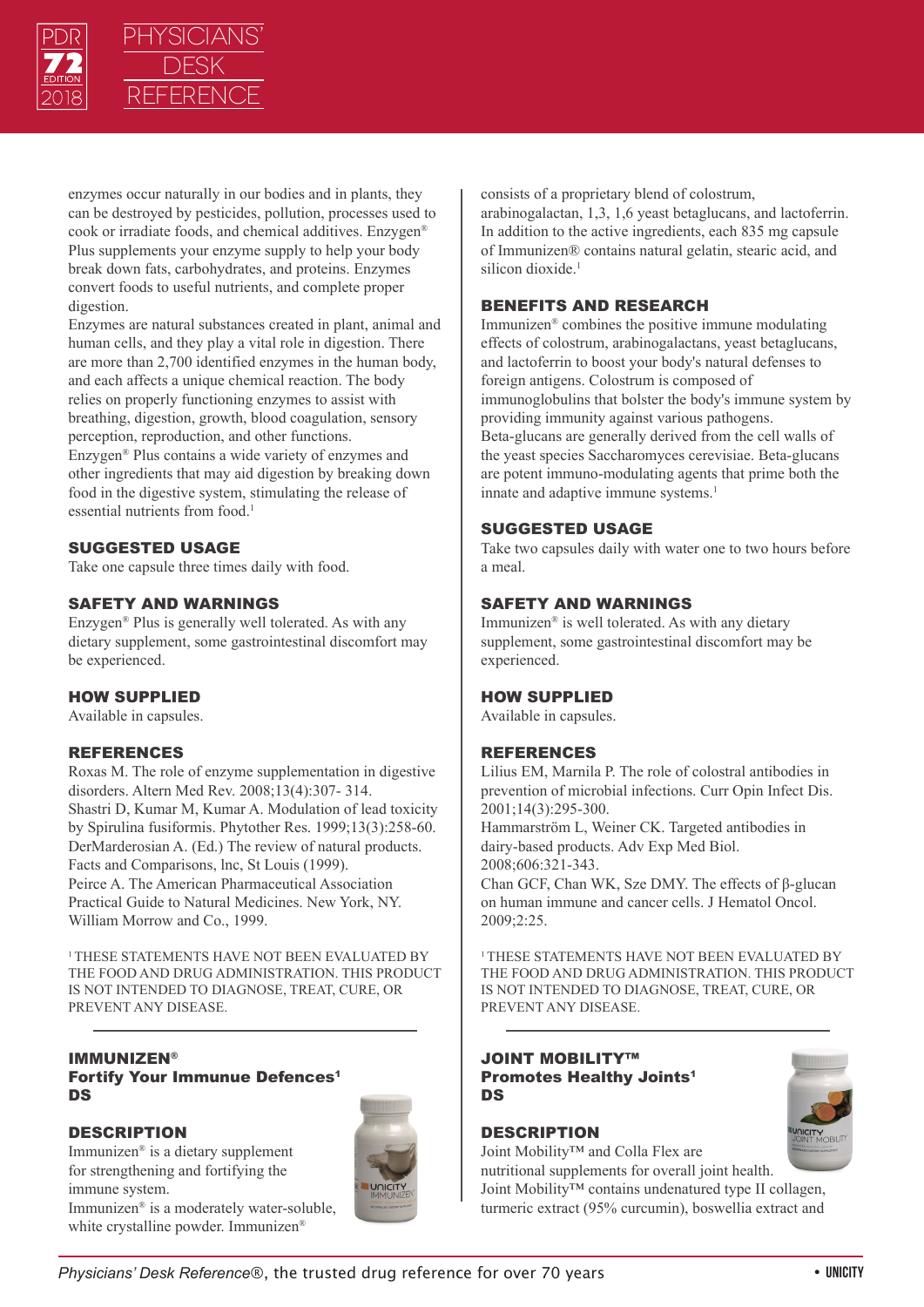

vitamin D3 as active ingredients, and also includes microcrystalline cellulose and silicon dioxide. Joint Mobility™ is a powder filled capsule that takes on the yellow color of turmeric. Joint Mobility is delivered in a smaller dose than traditional joint supplements. These smaller capsules are ideal for individuals who have trouble taking large capsules or pills.

# BENEFITS AND RESEARCH

Many people suffer daily from joint pain and discomfort caused from years of overuse or from being obese. Joint pain and a loss of mobility can dramatically affect quality of life, making simple, everyday activity difficult and painful. The ingredients contained in Joint Mobility™ and Colla Flex work in several different ways to help maintain overall joint health. Turmeric (curcumin) and boswellia extract have been shown to downregulate the genes involved in chronic inflammation. Vitamin D3 has been shown to help increase collagen production which is needed to maintain overall joint health. Black pepper extract has been shown to block the expression of inflammatory markers in the body. The ingredients contained in these supplements have been shown to inhibit pro-inflammatory pathways and also help to prevent the breakdown of joint collagen, allowing the body to repair and heal itself.<sup>1</sup>

# SUGGESTED USAGE

Take two capsules daily.

# SAFETY AND WARNINGS

Joint Mobility™ are generally well tolerated. As with any dietary supplement, some gastrointestinal discomfort may be experienced.

# HOW SUPPLIED

Available in capsules.

# REFERENCES

Crowley DC, Lau FC, Sharma P, et al. Safety and efficacy of undenatured type II collagen in the treatment of osteoarthritis of the knee: a clinical trial. Int J Med Sci 2009, 6:312-321.

Chandran B, Goel A. A randomized, pilot study to assess the efficacy and safety of curcumin in patients with active rheumatoid arthritis. Phytother Res. 2012 Nov; 26(11):1719-25.

Dobak J1, Grzybowski J, et al. 1,25-Dihydroxyvitamin D3 increases collagen production in dermal fibroblasts. J Dermatol Sci. 1994 Aug;8(1):18-24.

Kimmatkar N, Thawani V, et al. Efficacy and tolerability of Boswellia serrate extract in treatment of osteoarthritis of knee—a randomized double bling placebo controlled trial. Phytomedicine 2003 Jan; 10(1):3-7.

Reuter S, Gupta S, et al. Epigenetic changes induced by curcumin and other natural compounds. Genes Nutr (2011) 6:93–108.

Takada Y, Ichikawa H, et al. Acetyl-11-Keto-β-Boswellic acid potentiates apoptosis, inhibits invasion, and abolishes osteoclastogenesis by suppressing NF-κΒ and NF- κΒregulated gene expression. J Immunol 2006;176:3127-3140. Ying X, Chen X, Cheng S, Shen Y, Peng L, Xu HZ. Piperine inhibits IL-β induced expression of inflammatory mediators in human osteoarthritis chondrocyte. Int Imunopharmacol. 2013;17(2):293-299.

<sup>1</sup> THESE STATEMENTS HAVE NOT BEEN EVALUATED BY THE FOOD AND DRUG ADMINISTRATION. THIS PRODUCT IS NOT INTENDED TO DIAGNOSE, TREAT, CURE, OR PREVENT ANY DISEASE.

# OMEGALIFE-3™ Resolv (Also known as OmegaLife-3) Omega-3 Fatty Acid Supplementation **DS**

# DESCRIPTION

OmegaLife-3™ Resolv (Also known as OmegaLife-3) are a blend of omega-3 fatty acids designed to help maintain healthy cardiovascular and cerebral function.



OmegaLife-3™ Resolv is a patent pending, semi-opaque, semi-viscous, fat-soluble liquid softgel. Each serving of OmegaLife-3™ Resolv contains the following active ingredients: 1000 mg eicosapentaenoic acid (EPA), 500 mg docosahexaenoic acid (DHA), and 120mg vitamin E. In addition, it also contains the inactive ingredients; beeswax, Gaultheria procumbens (wintergreen oil), soy lecithin, l-arginine, special antioxidants blend (rosemary extract, sunflower oil, mixed natural tocopherols, L-ascorbyl palmitate), fish gelatin, glycerin, purified water. OmegaLife-3™ Resolv has been molecularly distilled to ensure exceptionally pure oil to provide higher levels of EPA and DHA; in addition this product includes wintergreen oil to prevent a fishy aftertaste.<sup>1</sup>

# BENEFITS AND RESEARCH

Clinical research suggests fish oil can help support proper brain and eye health. In 2002 the FDA approved supplementation of DHA in infant formula. DHA is potentially important in fetal and infant neural development, in that DHA and arachidonic acid have been shown to be incorporated into brain and retinal cell membranes—particularly during the third trimester of pregnancy and early infant life.

DHA is the predominant structural fatty acid in the central nervous system and in the retina of the eyes. EPA supports the synthesis of important compounds in the body. EPA is the precursor of thromboxane and leukotriene, compounds involved in supporting healthy circulation. They also promote healthy blood vessels.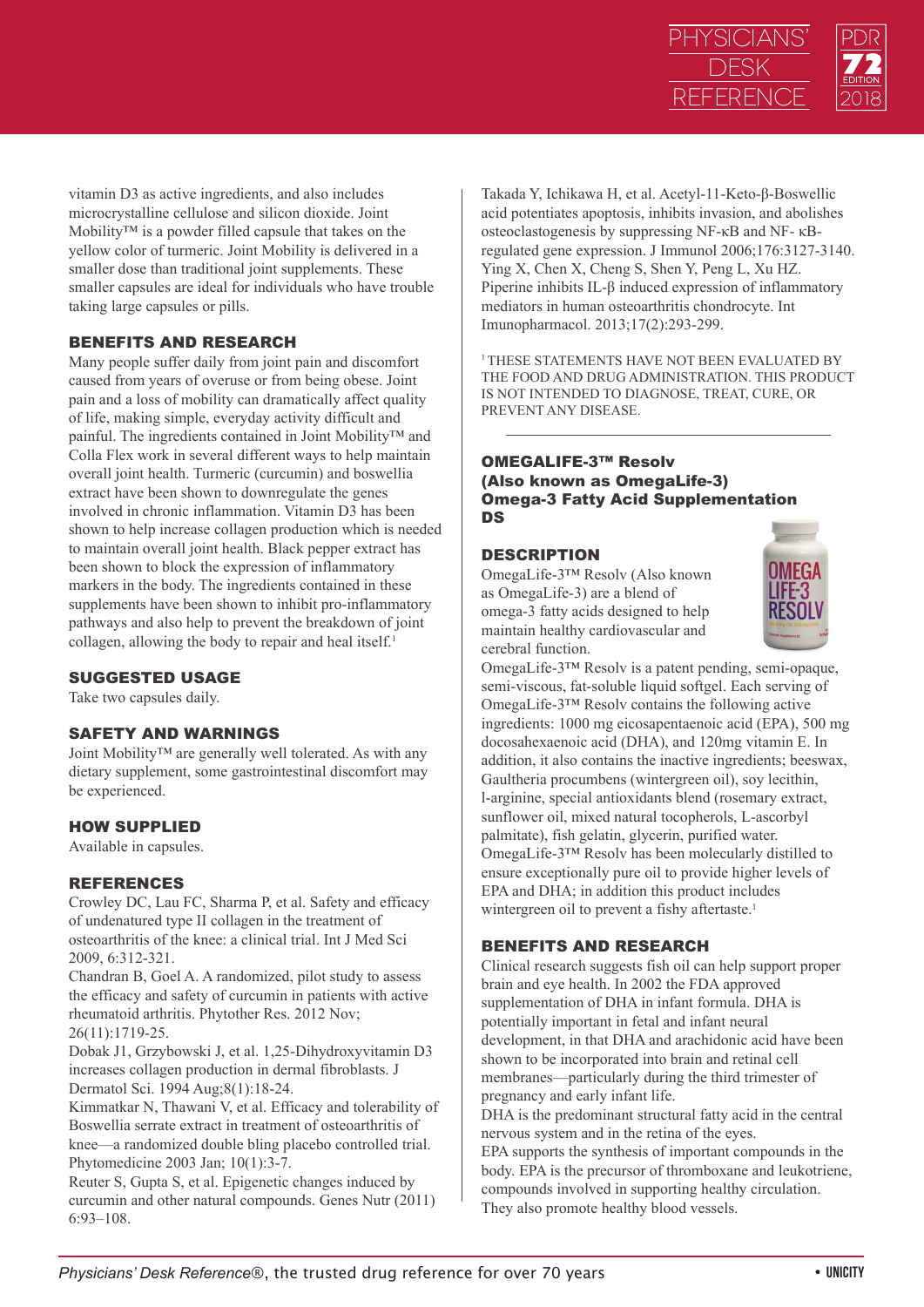

Evidence is accumulating that increasing intakes of EPA and DHA can decrease the risk thrombosis, decrease triglyceride levels, and decrease inflammation. The U.S. Food and Drug Administration (FDA) has stated, "Supportive but not conclusive research shows that consumption of EPA and DHA omega-3 fatty acids may reduce the risk of coronary heart disease."1

# SUGGESTED USAGE

Take four softgels daily with water.

# SAFETY AND WARNINGS

OmegaLife-3 Resolve is well tolerated. As with any dietary supplement, some gastrointestinal discomfort may be experienced.

# HOW SUPPLIED

Available in softgels.

# REFERENCES

Barter P, Ginsberg HN. Effectiveness of combined statin plus omega-3 fatty acid therapy for mixed dyslipidemia. Am J Cardiol. 2008;102(8):1040-1045 Lee JH, Harris WS, et al. Omega-3 fatty acids for cardioprotection. Mayo Clin Proc. 2008;83(3):324-332. SanGiovanni JP, Chew EY, Sperduto RD, et al. The relationship of dietary omega-3 long-chain polyunsaturated fatty acid intake with incident age-related macular degeneration: AREDS report no. 23. Arch Ophthalmol. 2008;126(9):1274-1279.

SanGiovanni JP, Parra-Cabrera S, Colditz GA, Berkey CS, Dwyer JT. Meta-analysis of dietary essential fatty acids and long-chain polyunsaturated fatty acids as they relate to visual resolution acuity in healthy preterm infants. Pediatrics 2000;105:1292-8.

Kris-Etherton PM, Harris WS, Appel LJ. Omega-3 fatty acids and cardiovascular disease: new recommendations from the American Heart Association. Arterioscler Thromb Vasc Biol. 2003;23(2):151-152.

1 THESE STATEMENTS HAVE NOT BEEN EVALUATED BY THE FOOD AND DRUG ADMINISTRATION. THIS PRODUCT IS NOT INTENDED TO DIAGNOSE, TREAT, CURE, OR PREVENT ANY DISEASE.

#### UBIQUINOL-COQ10 Supports Cellular Energy1 **DS**

# **DESCRIPTION**



As we age, levels of CoQ10 in the body decrease, causing the degeneration

of cells. Ubiquinol-CoQ10 provides essential nutrients that may benefit the heart; it also contains antioxidants that may combat free-radical damage as well as help to naturally

sustain healthy levels of CoQ10 in people as they age. Ubiquinol-CoQ10 is a highpotency formula of Ubiquinol along with sunflower oil, yellow beeswax, and sunflower lecithin to increase solubility and bioavailability. CoenzymeQ10 (CoQ10) is found naturally in the body and plays an essential role in the production of energy in all cells.

CoQ10 Advanced Formula contains coenzymeQ10 along with L-carnitine and taurine, amino acids that contribute to heart health. It also contains vitamin E and vitamin B12.1

# BENEFITS AND RESEARCH

Ubiquinol (CoQ10) is found naturally in the body and plays an essential role in the production of energy in all cells. The body requires a sufficient amount of CoQ10 in order to function optimally. This product may help enhance the effectiveness of the immune system. Some research has shown that a CoQ10 deficiency may contribute to possible side effects in persons taking statin medications. CoQ10 may support heart health and may assist the body in energy production in cells. CoQ10 is also an antioxidant that may protect cells from free radicals.

L-Carnitine and taurine have been shown to reduce heart rate and triglyceride levels in patients with congestive heart failure, and help improve left ventricular function.<sup>1</sup>

# SUGGESTED USAGE

Take one softgel daily.

# SAFETY AND WARNINGS

Ubiquinol-CoQ10 is generally well tolerated. As with any dietary supplement, some gastrointestinal discomfort may be experienced.

Do not take while on blood thinning medication without consulting a doctor.

# HOW SUPPLIED

Available in softgels.

# REFERENCES

Rosenfeldt F, Miller F, Nagley P, et al. Response of the senescent heart to stress: Clinical therapeutic strategies and quest for mitochondrial predictors of biological age. Ann N Y Acad Sci. 2004;1019:78-84.

Ghidini O, Azzurro M, Vita G, Sartori G. Evaluation of the therapeutic efficacy of L-carnitine in congestive heart failure. Int J Clin Pharmacol Ther Toxicol. 1988;26:217-20. Azuma J, Sawamura A, Awata N. Usefulness of taurine in chronic congestive heart failure and its prospective application. Jpn Circ J 1992;56:95-9.

<sup>1</sup> THESE STATEMENTS HAVE NOT BEEN EVALUATED BY THE FOOD AND DRUG ADMINISTRATION. THIS PRODUCT IS NOT INTENDED TO DIAGNOSE, TREAT, CURE, OR PREVENT ANY DISEASE.